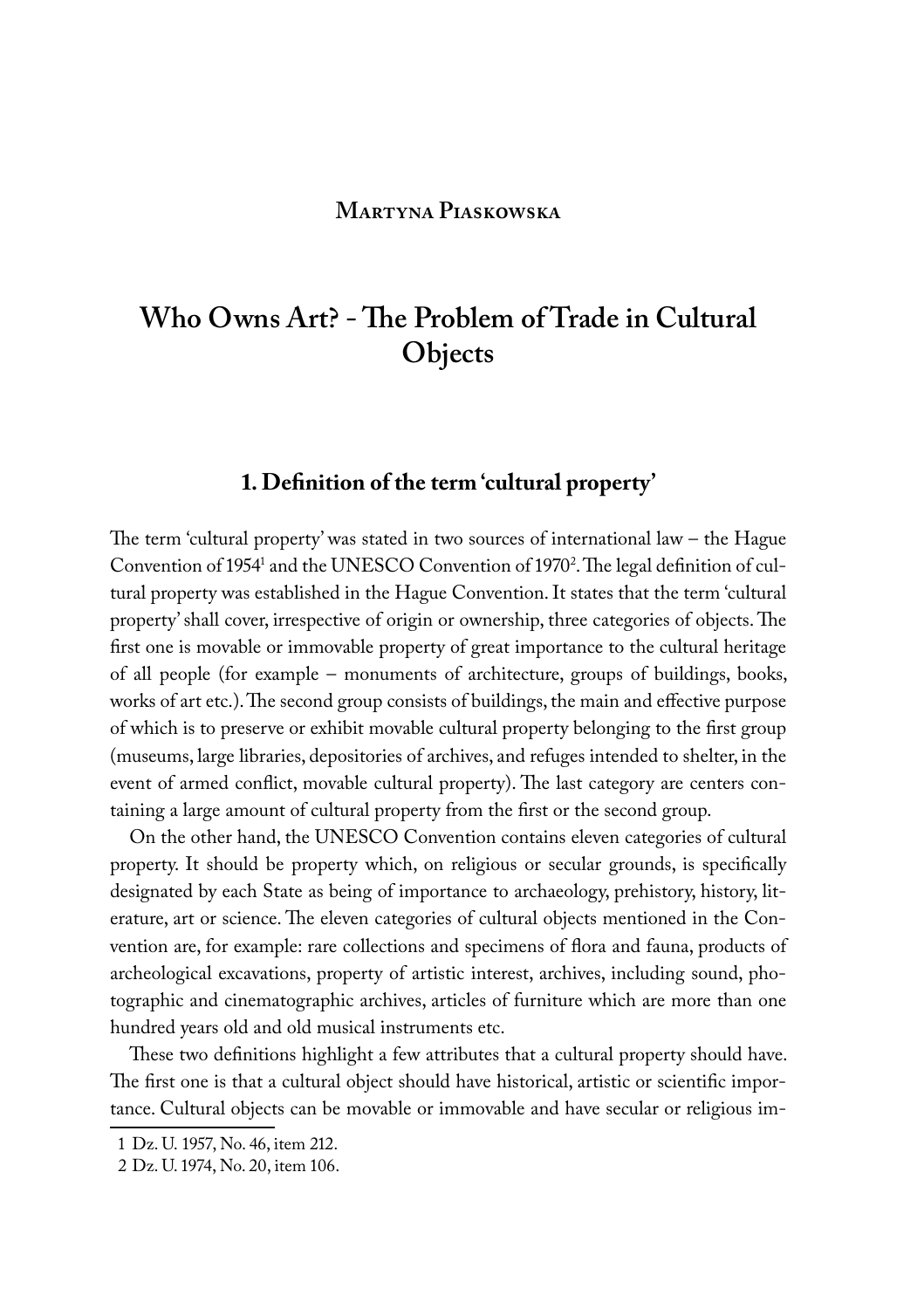portance. These documents try to harmonize the definition of cultural property, but the UNESCO Convention provides that each state can designate such property. Individual definitions of cultural objects were adopted, for example, by Austria, Croatia, Cyprus, Estonia, France, Germany, Greece, Hungary, Italy, Lithuania, Luxemburg, the Netherlands, Romania, Slovakia, Spain, Sweden, Switzerland and the United Kingdom.

The subject of my work is the property of movable cultural objects. I will present the changes in instruments for protecting cultural goods in international and Polish law. These instruments often restrict the ownership of private collectors because of the meaning of a cultural object to a nation. The risk of transporting cultural goods abroad was the cause of the creation of regulations which protect cultural property from leaving the territory of a country. The second cause of development of international and national regulations connected with the transfer of cultural objects was the problem of crimes committed in connection with them (for example offering objects of undefined origin, the illegal trade in art). The development of international trade led to the necessity for international preservation of cultural goods. The greatest problem is caused by movable cultural property, which can be transferred from one country to another. The problem arose at the end of the 1960s, when private collectors were often offered objects of undefined origin. It was the beginning of international cooperation to fight the illegal trade in art.

There are two great problems connected with cultural property. One of the most important questions is who can rightfully own a cultural object and what conditions should a person meet to become an owner of cultural property. This is connected with the significance of cultural goods for communities and the necessity of protecting cultural property from destruction. Cultural objects are not only tourist attractions, but are also an important element of national identity, which should be preserved for future generations.

### **2. International instruments for protecting cultural goods**

The first document which aimed to deal with the protection of cultural goods was the Hague Convention for the Protection of Cultural Property in the Event of Armed Conflict. It was signed in 1954 and by 2013 had been ratified by 126 states. The Hague Convention was the first international document created to protect cultural goods during military conflict and, for the first time, it established the term 'cultural property'.

The next international document was the UNESCO Convention on the Means of Prohibiting and Preventing the Illicit Import, Export and Transfer of Ownership of Cultural Property. It was adopted by the General Conference of UNESCO in 1970. The Convention has been ratified by 120 countries. The first article of this document also provides a definition of cultural property, which is very wide and consists of any property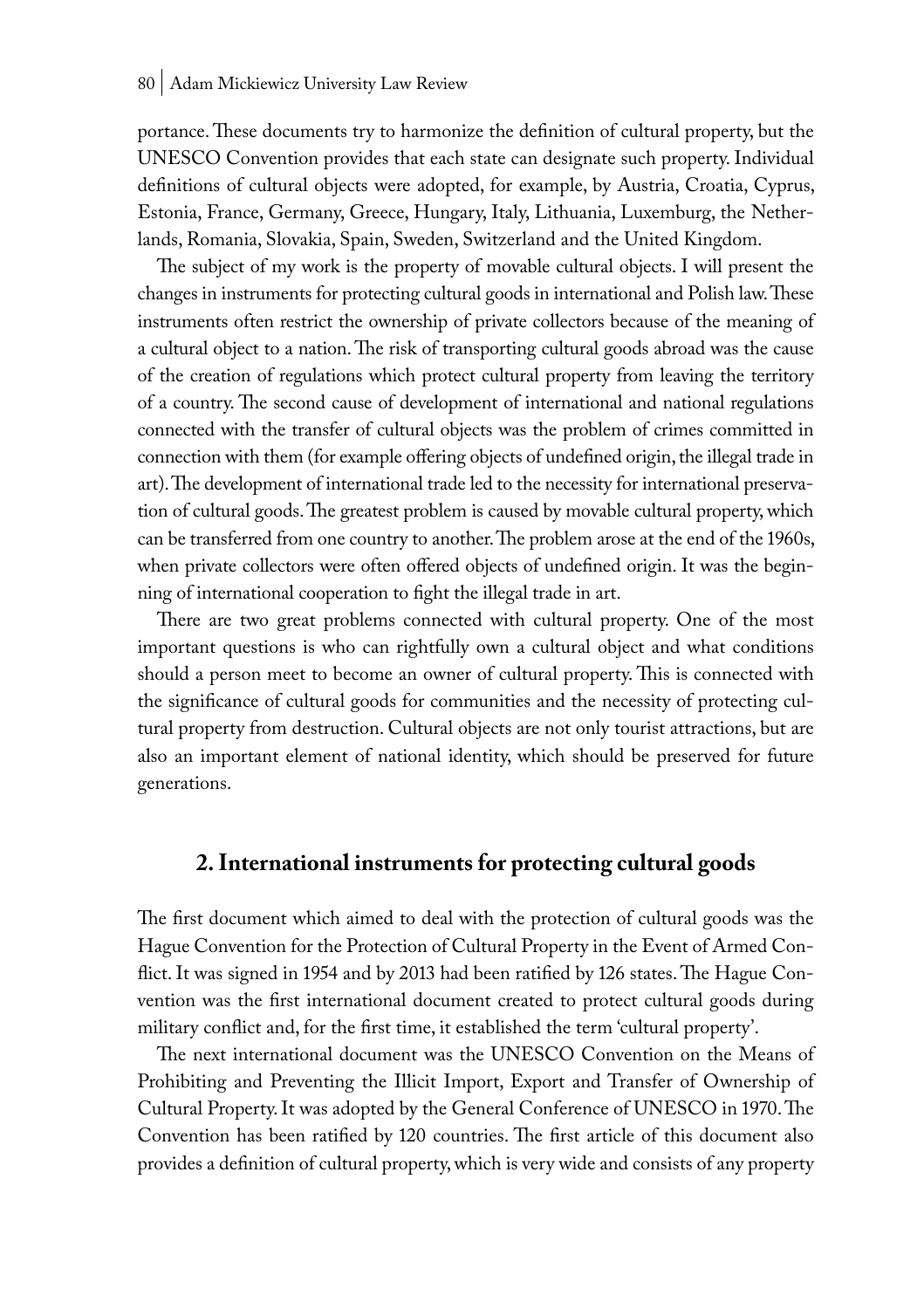mentioned in one of eleven categories. Cultural property is also, on religious or secular grounds, specifically designated by each state as being of importance to archaeology, prehistory, history, literature, art or science. Countries which have ratified this Convention are obligated to adopt protection measures on their territories, control the movement of cultural property and return stolen cultural property. Article 7 of the UNESCO Convention states the duties of parties to the Convention. There are three duties: to take necessary measures to prevent museums and similar institutions from acquiring cultural property which has been illegally exported; to prohibit the import of cultural property stolen from a museum or a religious or secular public monument or similar institution; to take appropriate steps to recover and return any such cultural property at the request of another party to the Convention.

Another extremely important agreement was the UNIDROIT Convention on Stolen or Illegally Exported Cultural Objects, which was signed in 1995. This Convention was prepared by the International Institute for the Unification of Private Law. It is a complementary instrument to the Convention of 1970. To be precise, the UNIDROIT Convention was signed to revise the UNESCO Convention. It laid down the legal rules for the restitution and return of cultural objects. 'Restitution' concerns stolen cultural objects and 'return' is a term applied to goods which have been illegally exported. It was necessary to lay down those rules, because the procedures for the return of cultural property in the UNESCO Convention had encountered some difficulties. Although the UNIDROIT Convention can only be applied in cases of international claims, which was stated in the first article, some authors claim that it was a significant document<sup>3</sup>. It was the first time that a possessor in good faith was obligated to return a cultural object which had been stolen. The possessor in good faith has the right to get fair and reasonable compensation. Nevertheless, the right of private collectors to possess a cultural object, even if they did not know that it had been stolen, was restricted in order to protect national heritage.

The next important international agreement was the European Convention on Offences relating to Cultural Property, known as the Delphi Convention. The aim of this document was to prevent the destruction and devastation of cultural objects. This convention has never come into force, because states wanted to preserve their own powers connected with criminal law. The appendix to the Convention provides a list of offences such as theft, destruction, damage, concealment etc. For the coming into force of this convention only three ratifications are needed, but no state has yet ratified the agreement.

In 2001, UNESCO drafted the Convention on the Protection of Underwater Cultural Heritage. Underwater cultural heritage was defined as all traces of human existence having a cultural, historical or archeological importance, which have been partially or totally submerged under water, periodically or continuously, for at least 100 years (art. 1

<sup>3</sup> W. Kowalski, *Problematyka prawna obrotu dobrami kultury,* [in:] *Rynek sztuki. Aspekty prawne*, ed. W. Kowalski, K. Zalasińska, Warszawa 2011, p. 34.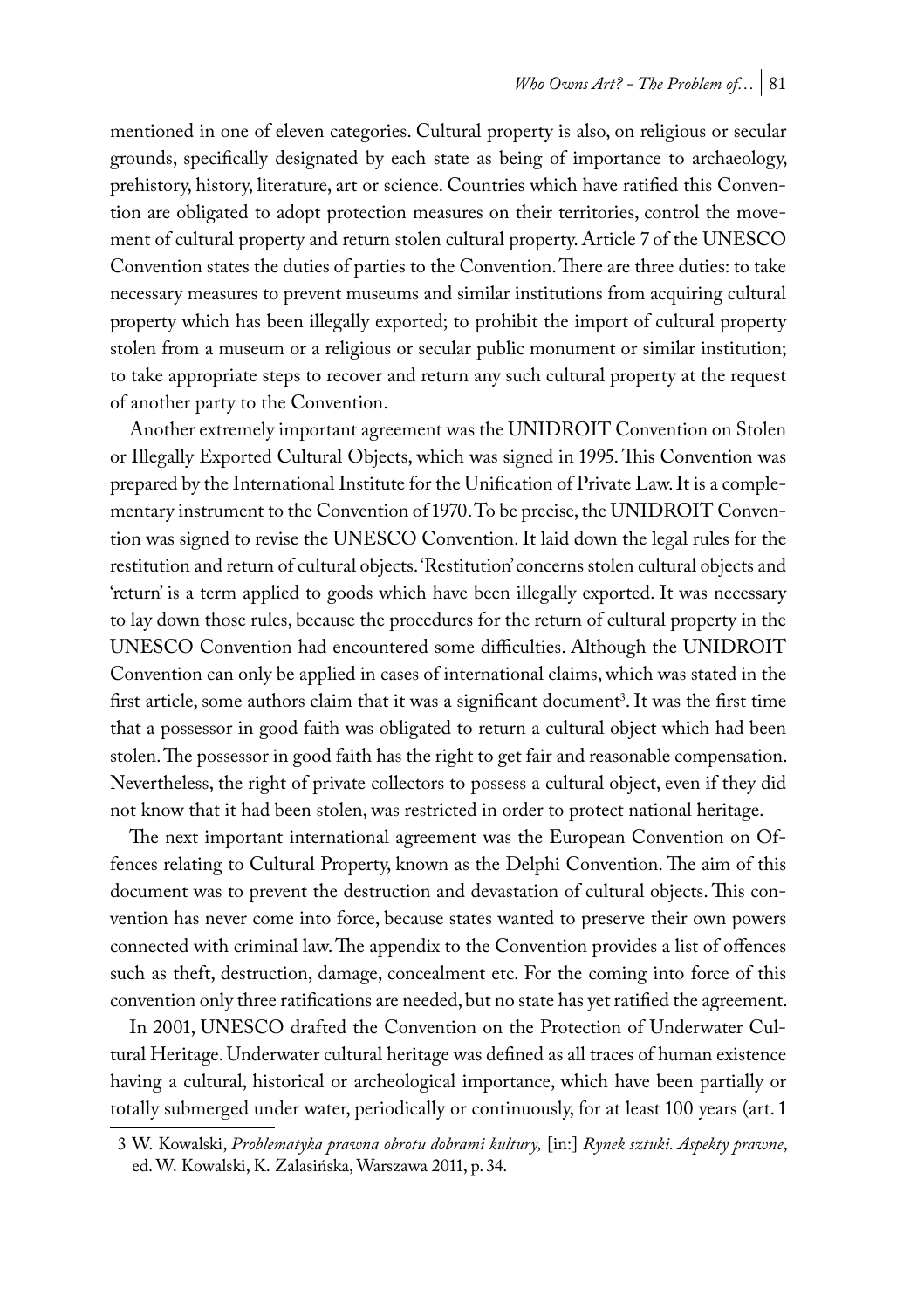paragraph 1). The same article gives a list of examples of underwater cultural heritage. It was necessary to draft such a document, not only because of treasure hunters, but also because of the fishing industry and the laying of pipelines. Parties to the Convention are obliged to preserve underwater heritage, train underwater archaeologists and share information with other countries. The Convention stipulates that underwater cultural heritage should not be commercially exploited.

International agreements provide just instruments for the protection of cultural property. According to the UNESCO Convention, every state has the freedom to set its own regulations connected with cultural objects.

#### **3. Regulations of Polish law**

Preservation of cultural property is regulated in Polish law by the act on the protection of monuments and the guardianship of monuments enacted on 23 July 20034 . The act does not use the term 'cultural object'. Instead, it uses the term 'monument'. The most significant restrictions on the right to ownership can be found in the fifth section, which regulates the export of monuments from Poland. Polish law provides some restrictions on exporting cultural goods. It is motivated by the will to preserve the most significant movable objects because of their importance to the nation. Article 51 stated that the export of cultural property is permitted under conditions that it does not cause damage to the national heritage. In 2010, the act was revised and this provision was removed. Nowadays, there is a list of cultural objects that require permission for export from Poland. The list consists of 15 categories, such as original graphics or posters which are more than 50 years old and with a value higher than 16 000 PLN, single films or photographs which are more than 50 years old and with a value higher than 6 000 PLN, a single book that is more than 100 years old and with a value higher than 6 000 PLN and so forth. Permission is issued by the Ministry of Culture and National Heritage. The Ministry can refuse to grant permission if the cultural object has special importance for the national heritage. However, the power of the organ is restricted by article 59, which enumerates categories of cultural objects which do not need permission for export. A person who wants to export a cultural object should submit a motion through a Voivodeship An Inspector of Monuments has to issue a permit for the permanent export of a monument. Permission is valid up to 12 months and after this time a person or organization cannot export the cultural object. Permission for the temporary export of monuments for utilitarian or exhibition purposes, or to carry out conservation works, can be issued by a Voivodeship Inspector of Monuments. The permit is valid for a maximum of 3

<sup>4</sup> Dz. U. 2003, No. 162, item 1568.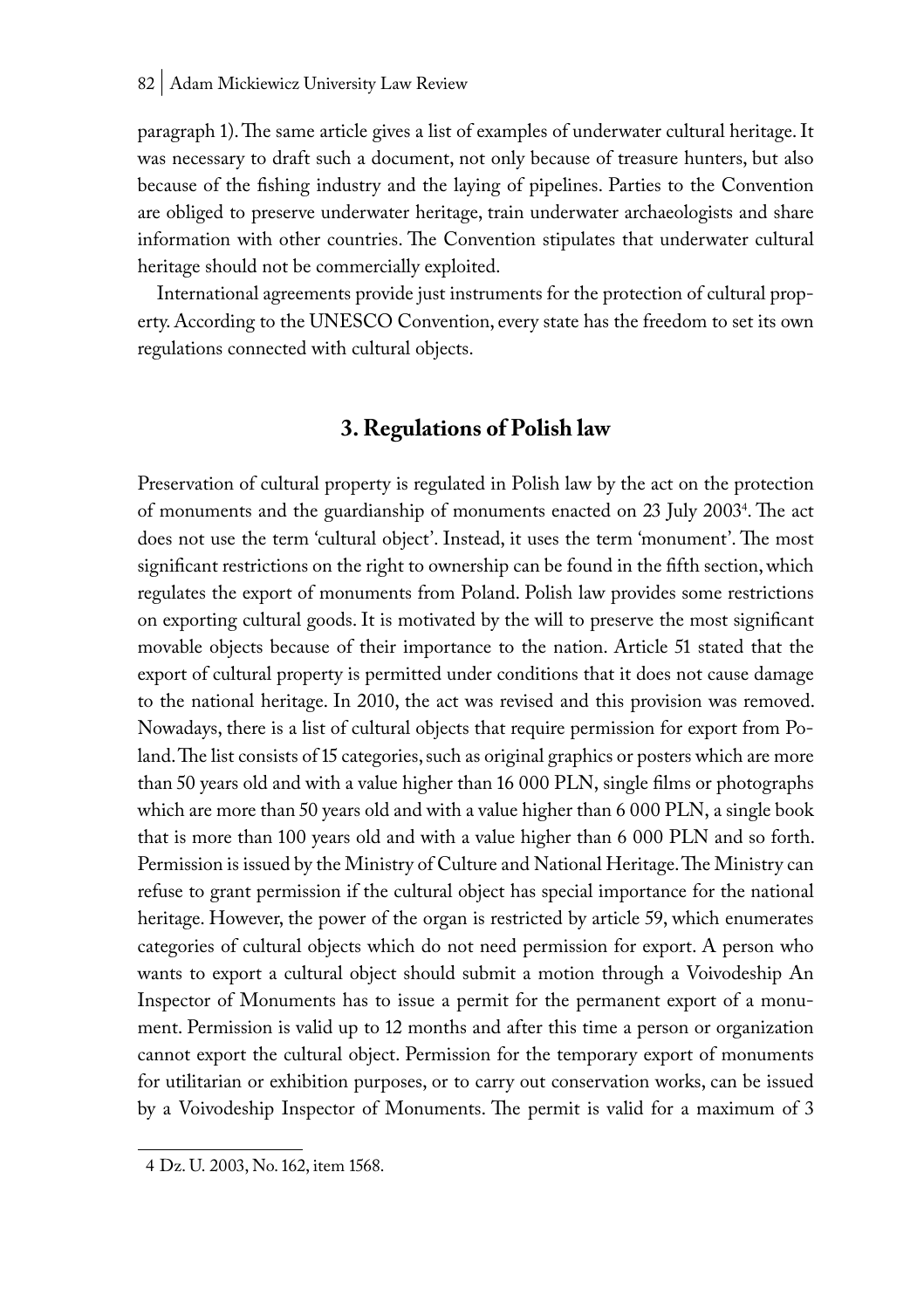years. A Voivodeship Inspector of Monuments can also issue a general open permit for the temporary export of monuments at the request of a museum or other institution of culture which, in connection with its activity, intends to repeatedly export its collections, in whole or in part, for exhibition purposes. Permission can be cancelled if the state of the monument has deteriorated, or new facts and circumstances have been revealed. After its return to Poland, the person or organization which was allowed to export the monument shall inform the Voivodship Inspector of Monuments about the return of the object within 14 days. In the case of library materials, the permit is issued by the National Library Director. The procedure for issuing permits is specified by the Minister of Culture and National Heritage.

If a person does not need a permit for the export of an object and it has some qualities that turn out to require a permit, border guards can demand a document which legitimatizes the fact that it can be exported without a permit. If a person does not present such a document, border guards can withhold the cultural good for the time which is necessary to check whether it is legal to export it without a permit. Documents which can be presented to border guards in order to export a cultural good are mentioned in article 59 of the act on the protection of monuments and the guardianship of monuments. According to legal doctrine, this regulation is not proper. Border guards have to assume whether the document is credible, for example, they must assume whether the article's valuation is proper or its declaration of age is credible. This can cause some problems, because border guards usually do not have professional knowledge about art'.

The aim of all of these regulations is to protect a significant cultural object from devastation and destruction or the export from the country of the most important objects. Restrictions are imposed on owners of cultural property in order to protect national heritage. The right of ownership, which is one of the most important rights in international and Polish law, in this case is not absolute. Although ownership is a basic value, lawmakers sacrifice this right in some cases to protect more important values. In fact, we can see a conflict of interests in this case. Cultural objects not only have economic value, but are also part of our heritage and their value cannot be measured only in an economic way and this fact justifies restrictions on the right of ownership.

#### **4. Conclusion**

To conclude, I would like to present some examples which show how serious the problem of the illegal trade in cultural objects is. In 1992, The Times published an article *Art* 

<sup>5</sup> W. Kowalski, K. Zalasińska, *Prawo ochrony dziedzictwa kulturowego w Polsce – próba oceny i wnioski*, [in:] *System ochrony zabytków w Polsce – analiza, diagnoza, propozycje*, ed. B. Szmygin, Lublin – Warszawa 2011, p. 31.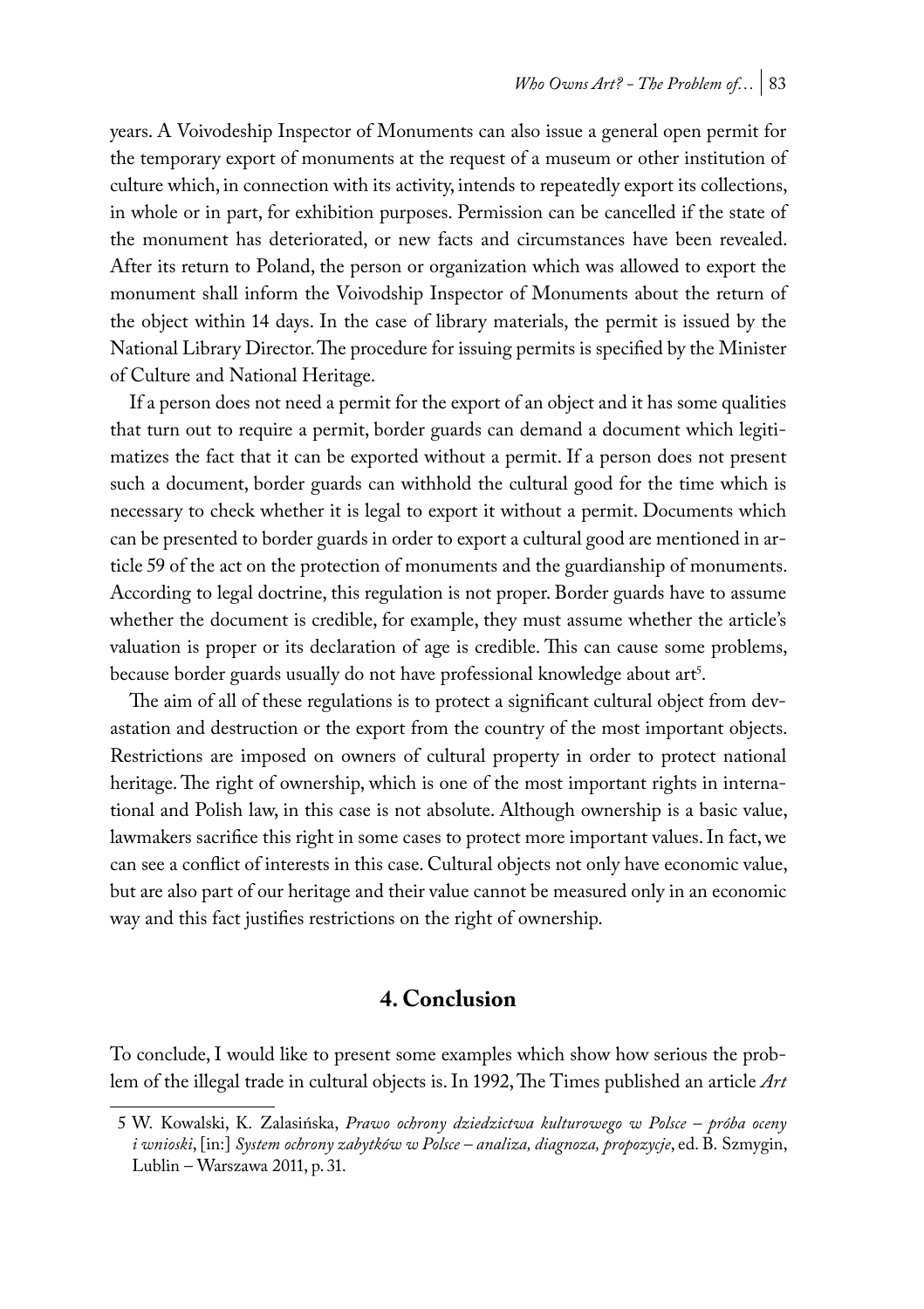*Raiders Jeopardize European Heritage*<sup>6</sup> . According to this article, in 1991, more than 2000 cultural objects valued at US\$ 3 billion were removed from eastern European countries. One of the countries that suffered most was Bulgaria. It is estimated that in 1991, more than 500 icons, hundreds of crosses and ancient Cyrillic manuscripts were taken from churches and monasteries.

On the other hand, in Supraśl in Poland, there is a museum which collects icons. Icons have been bought or donated by private collectors to the museum'. An interesting fact is that, in recent years, the main source of icons has become the Customs Office, which donates icons withheld on the border. In 1992, the National Library in Warsaw was offered a medieval manuscript for purchase, stolen from the library at Mount Athos. Fortunately, the manuscript was recognized and returned to the owner<sup>8</sup>.

It is also necessary to mention the Winkworth v. Christie, Manson & Woods Ltd. case. It was a case concerning the collection of ivory carvings, stolen in England and transported and sold in Italy. They were sold to the purchaser, who did not know that the works of art had been obtained in an illegal way, in good faith. The collection was put up for auction and the robbed owner became aware of it. He managed to stop the auction, but did not manage to regain the property. It was before the UNIDROIT Convention and Italian law protected the possessor in good faith<sup>9</sup>.

These examples show how important the problem of trade in art is nowadays, when people travel a lot. International cooperation is necessary to fight against crimes committed to obtain cultural objects. The provisions of a single country are insufficient if we want to preserve world heritage from destruction. On the other hand, lawmakers should consider private collectors and their right to possess works of art. The development of international trade in cultural property has created many problems. Movable works of art are often easy to transport, which causes problems for border guards. *It is easy to say that illegally exported art may not be imported. But effectuating such a policy, in a society within which millions of people cross the borders every year, and into which art objects numbering hundreds of thousands are brought, would be a nightmare* [...] – says P. Bator<sup>10</sup>.

#### **Biographical reference:**

Martyna Piaskowska – a student of the Adam Mickiewicz University in Poznań (Law Faculty and Interfaculty Individual Studies in the Humanities). She is interested in comparative law, art and Balkan literature.

<sup>6</sup> S.J. Checkland, *Art Raiders Jeopardise European Heritage*, The Times, 1992-06-13.

<sup>7</sup> <http://www.muzeum.bialystok.pl/s,zbiory,40.html>.

<sup>8</sup> W. Kowalski, *Nabycie własności dzieła sztuki od nieuprawnionego,* Zakamycze 2004, p. 245–246.

<sup>9</sup> *Winkworth* – *vs.* – *Christie*, *Manson & Woods Ltd*; ChD 1980.

<sup>10</sup> *V*. W. Kowalski, *Nabycie własności...*, p. 196.